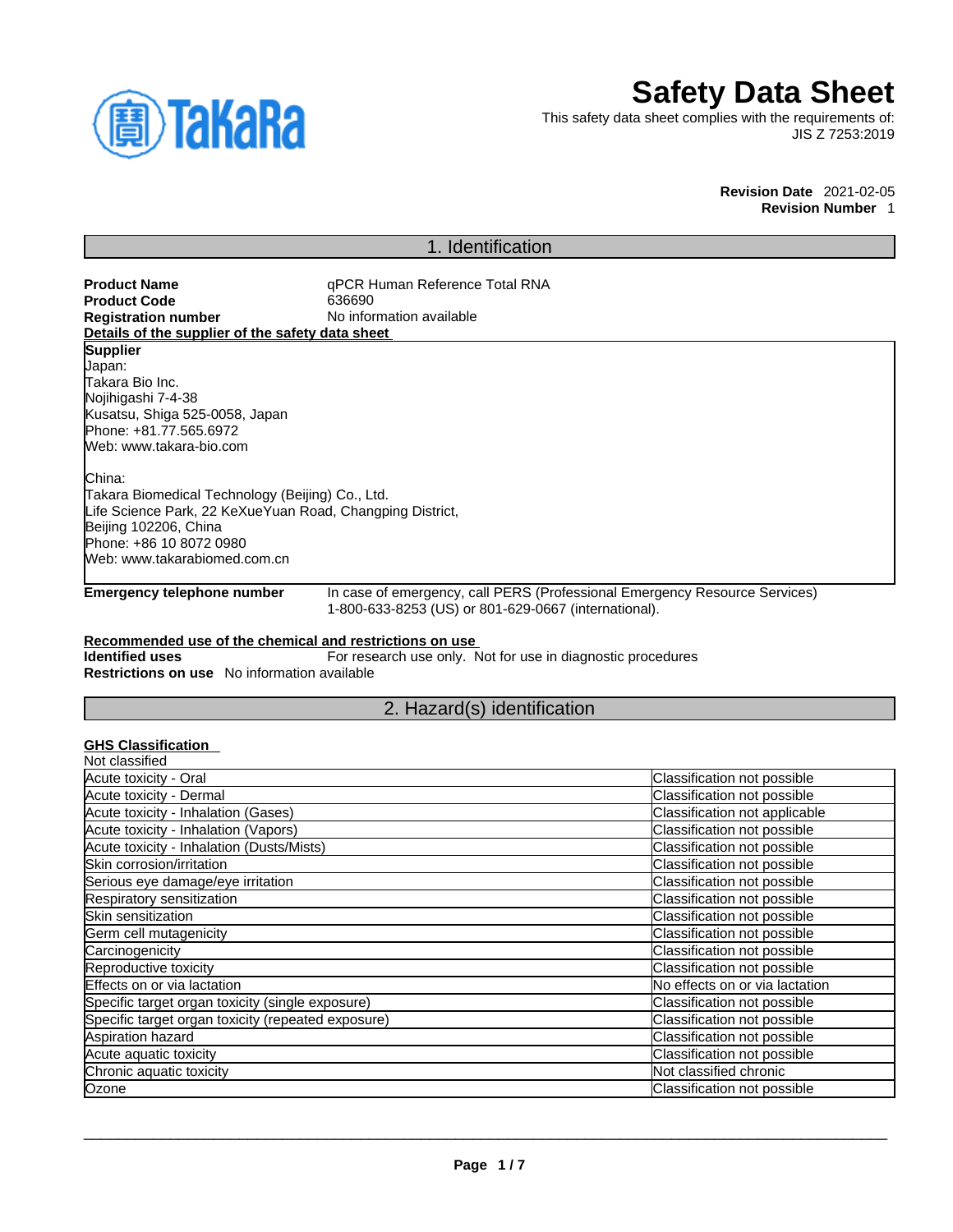#### **GHS label elements**

**Hazard Statements**  Not classified

**Prevention** • Not applicable

**Response** • Not applicable **Storage** • Not applicable **Disposal** • Not applicable

**Other hazards**  No information available.

3. Composition/information on ingredients

### **Pure substance/mixture** Mixture

#### **Pollutant Release and Transfer Registry (PRTR)** Not applicable

#### **Industrial Safety and Health Law**  ISHL Notifiable Substances

Not applicable

Harmful Substances Whose Names Are to be Indicated on the Label Not applicable

## **Poisonous and Deleterious Substances Control Law**

Not applicable

## 4. First-aid measures

| In case of inhalation                                 | Remove to fresh air.                                                                                                    |
|-------------------------------------------------------|-------------------------------------------------------------------------------------------------------------------------|
| In case of skin contact                               | Wash skin with soap and water.                                                                                          |
| In case of eye contact                                | Rinse thoroughly with plenty of water for at least 15 minutes, lifting lower and upper eyelids.<br>Consult a physician. |
| In case of ingestion                                  | Clean mouth with water and drink afterwards plenty of water.                                                            |
| Most important symptoms/effects,<br>acute and delayed | No information available.                                                                                               |
| Note to physicians                                    | Treat symptomatically.                                                                                                  |

5. Fire-fighting measures

**Suitable Extinguishing Media** Use extinguishing measures that are appropriate to local circumstances and the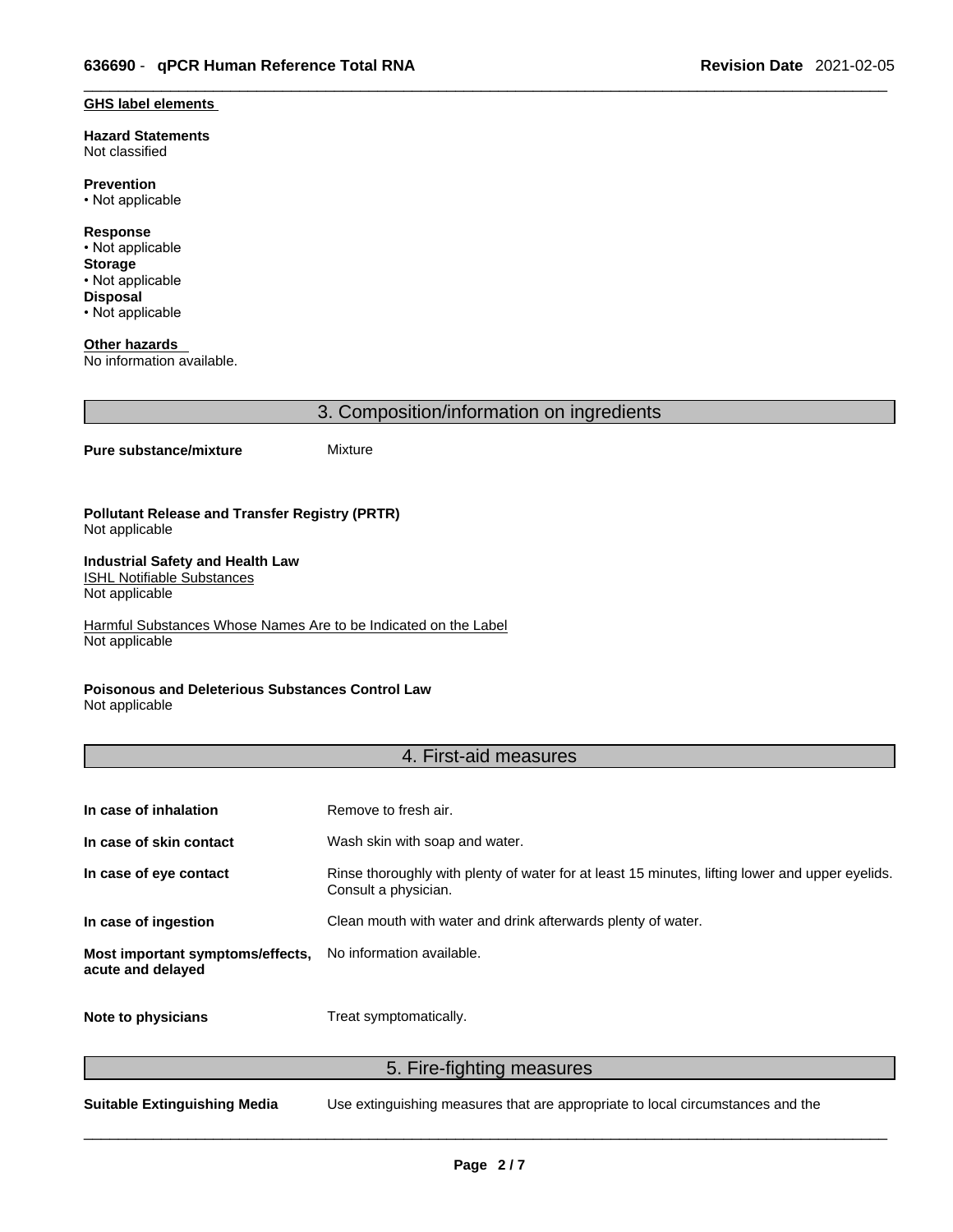|                                                                   | surrounding environment.                                                                                                              |
|-------------------------------------------------------------------|---------------------------------------------------------------------------------------------------------------------------------------|
| Unsuitable extinguishing media                                    | Do not scatter spilled material with high pressure water streams.                                                                     |
| Specific hazards arising from the<br>chemical                     | No information available.                                                                                                             |
| <b>Special Extinguishing Media</b><br>Large Fire                  | Cool drums with water spray.<br>CAUTION: Use of water spray when fighting fire may be inefficient.                                    |
| Special protective equipment and<br>precautions for fire-fighters | Firefighters should wear self-contained breathing apparatus and full firefighting turnout<br>gear. Use personal protection equipment. |

## 6. Accidental release measures

| Personal precautions, protective<br>equipment and emergency<br>procedures | Ensure adequate ventilation.                                                         |
|---------------------------------------------------------------------------|--------------------------------------------------------------------------------------|
| For emergency responders                                                  | Use personal protection recommended in Section 8.                                    |
| <b>Environmental precautions</b>                                          | See Section 12 for additional Ecological Information.                                |
| <b>Methods for containment</b>                                            | Prevent further leakage or spillage if safe to do so.                                |
| Methods for cleaning up                                                   | Pick up and transfer to properly labeled containers.                                 |
| <b>Prevention of secondary hazards</b>                                    | Clean contaminated objects and areas thoroughly observing environmental regulations. |

## 7. Handling and storage

| <b>Handling</b>           |                                                                          |
|---------------------------|--------------------------------------------------------------------------|
| Advice on safe handling   | Handle in accordance with good industrial hygiene and safety practice.   |
| <b>Storage</b>            |                                                                          |
| <b>Storage Conditions</b> | Keep containers tightly closed in a dry, cool and well-ventilated place. |

## 8. Exposure controls/personal protection

| <b>Engineering controls</b>                                                    | <b>Showers</b><br>Eyewash stations<br>Ventilation systems.                                                                                                                  |
|--------------------------------------------------------------------------------|-----------------------------------------------------------------------------------------------------------------------------------------------------------------------------|
| <b>Exposure guidelines</b>                                                     | This product, as supplied, does not contain any hazardous materials with occupational<br>exposure limits established by the region specific regulatory bodies.              |
| <b>Biological occupational exposure</b><br><b>limits</b>                       | This product, as supplied, does not contain any hazardous materials with biological limits<br>established by the region specific regulatory bodies                          |
| <b>Environmental exposure controls</b><br><b>Personal Protective Equipment</b> | No information available.                                                                                                                                                   |
| <b>Respiratory protection</b>                                                  | No protective equipment is needed under normal use conditions. If exposure limits are<br>exceeded or irritation is experienced, ventilation and evacuation may be required. |
| <b>Eye/face protection</b>                                                     | No special protective equipment required.                                                                                                                                   |
| Skin and body protection                                                       | No special protective equipment required.                                                                                                                                   |
|                                                                                |                                                                                                                                                                             |

## 9. Physical and chemical properties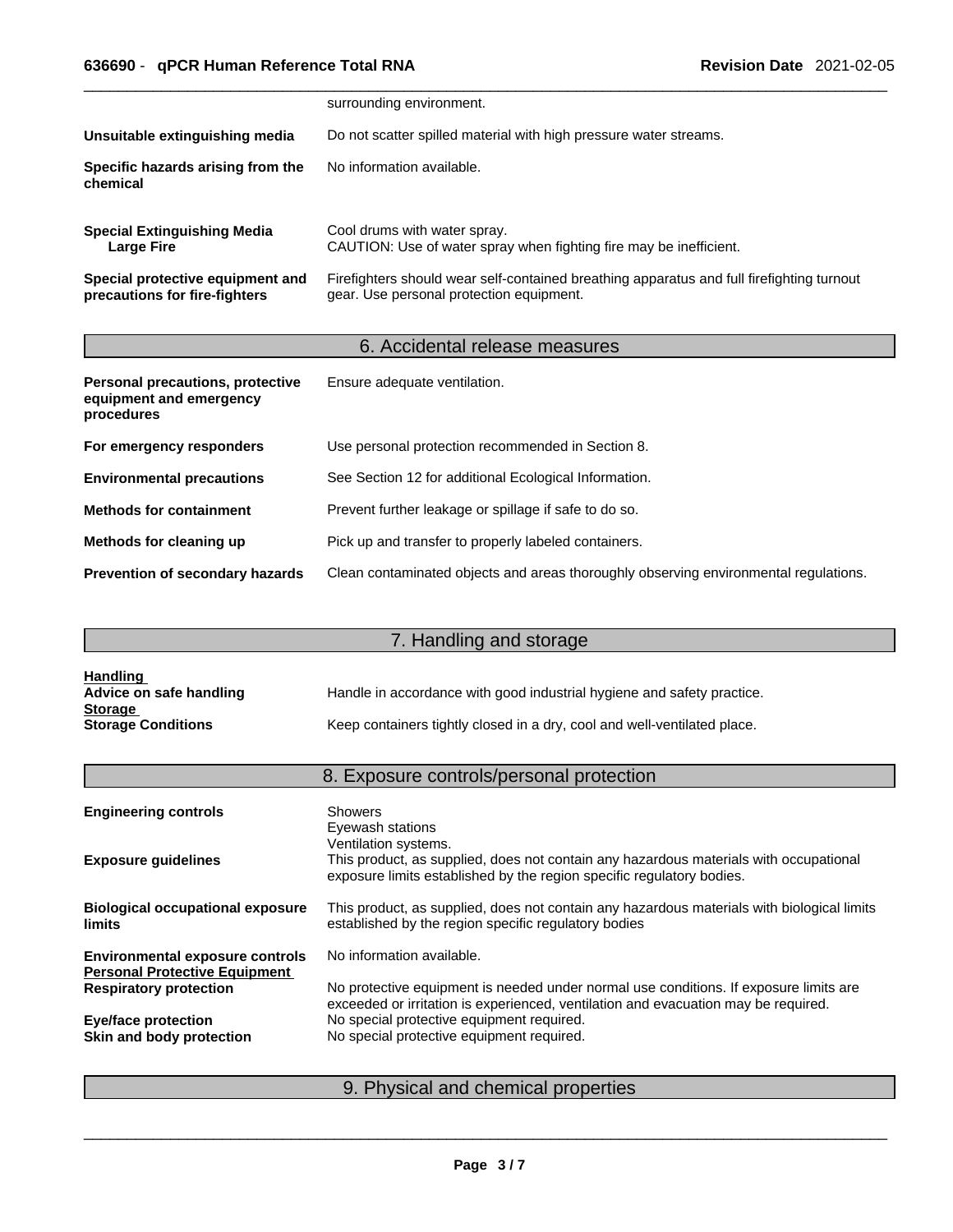## **Information on basic physical and chemical properties**

| Appearance<br><b>Physical state</b>                                              | Clear, colorless<br>Liquid |                          |  |
|----------------------------------------------------------------------------------|----------------------------|--------------------------|--|
| Color                                                                            | No information available   |                          |  |
| Odor                                                                             | None                       |                          |  |
| Odor Threshold                                                                   | No information available   |                          |  |
| Property                                                                         | Values                     | Remarks • Method         |  |
| Melting point / freezing point                                                   |                            | No information available |  |
| Boiling point/boiling range (°C)                                                 |                            | No information available |  |
| Flammability (solid, gas)                                                        |                            | No information available |  |
| Upper/lower flammability or explosive limits<br><b>Upper flammability limit:</b> |                            |                          |  |
| Lower flammability limit:                                                        |                            | ASTM D 56                |  |
| Flash point                                                                      |                            |                          |  |
| <b>Evaporation Rate</b>                                                          |                            | No information available |  |
| <b>Autoignition temperature</b>                                                  |                            | No information available |  |
| <b>Decomposition temperature</b>                                                 |                            | No information available |  |
| рH                                                                               |                            | No information available |  |
| Viscositv                                                                        |                            |                          |  |
| <b>Kinematic viscosity</b>                                                       |                            | No information available |  |
| <b>Dynamic Viscosity</b>                                                         |                            | No information available |  |
| Water solubility                                                                 |                            | No information available |  |
| Solubility in other solvents                                                     |                            | No information available |  |
| <b>Partition Coefficient</b>                                                     |                            | No information available |  |
| (n-octanol/water)                                                                |                            |                          |  |
| Vapor pressure                                                                   |                            | No information available |  |
| Vapor density                                                                    |                            | No information available |  |
| <b>Relative density</b>                                                          |                            | No information available |  |
| <b>Particle characteristics</b>                                                  |                            |                          |  |
| <b>Particle Size</b>                                                             |                            | Not applicable           |  |
| <b>Particle Size Distribution</b>                                                |                            | Not applicable           |  |
| <b>Other information</b>                                                         |                            |                          |  |
|                                                                                  |                            |                          |  |

**Oxidizing properties** No information available

**Explosive properties** No information available

## 10. Stability and reactivity

**Reactivity Reactivity Reactivity Chemical stability No information available.**<br> **Chemical stability Reaction** Stable under normal cond Stable under normal conditions.<br>None under normal processing. **Possibility of hazardous reactions Incompatible materials** None known based on information supplied. **Hazardous Decomposition Products** None known based on information supplied. **Explosion Data Sensitivity to static discharge** None. **Sensitivity to mechanical impact** None.

11. Toxicological information

### **Acute toxicity**

#### **Numerical measures of toxicity - Product Information** No information available

100 % of the mixture consists of ingredient(s) of unknown acute oral toxicity

100 % of the mixture consists of ingredient(s) of unknown acute dermal toxicity

100 % of the mixture consists of ingredient(s) of unknown acute inhalation toxicity (gas)

100 % of the mixture consists of ingredient(s) of unknown acute inhalation toxicity (vapor)

100 % of the mixture consists of ingredient(s) of unknown acute inhalation toxicity (dust/mist)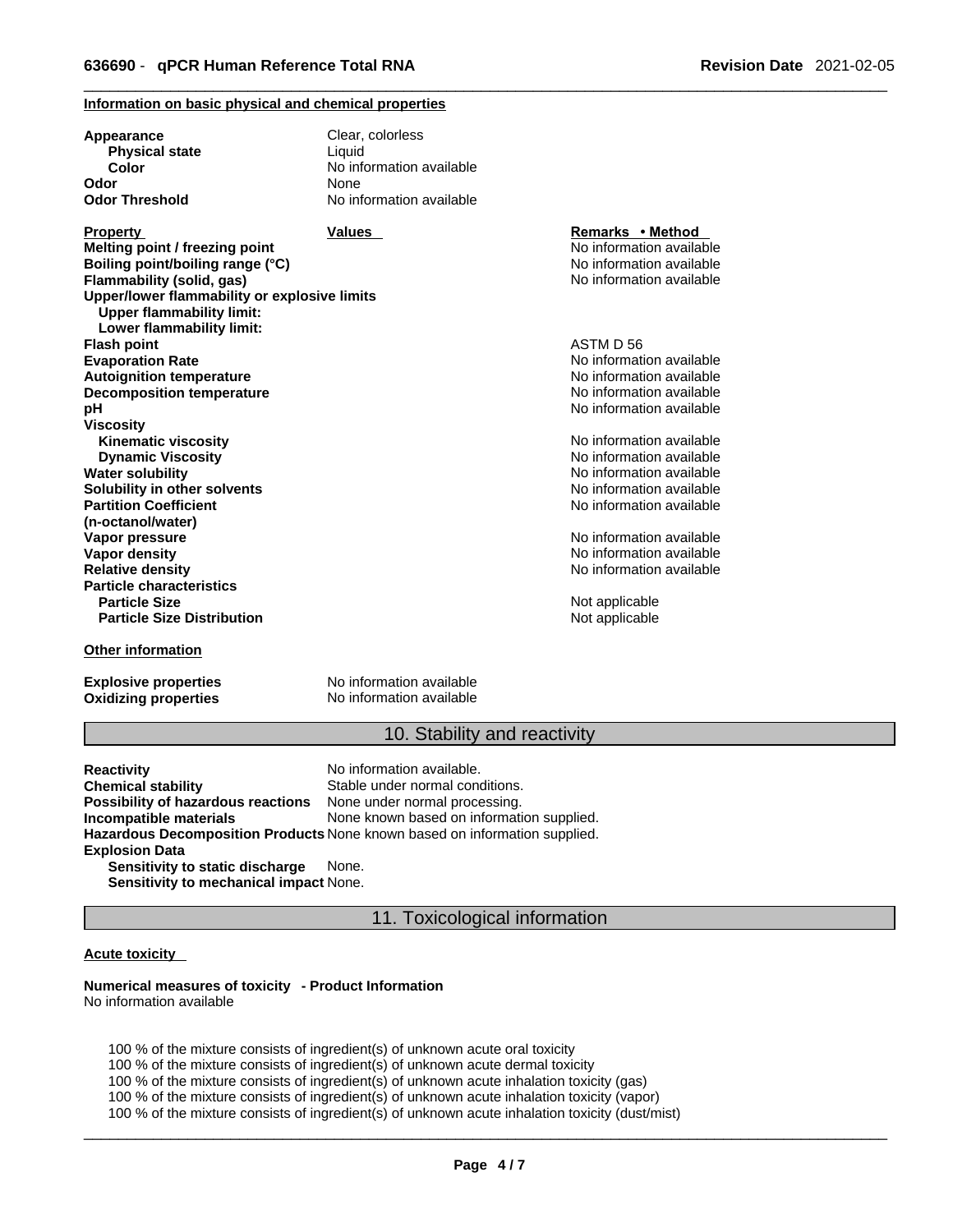| <b>Symptoms</b>                   | No information available.                                                                      |
|-----------------------------------|------------------------------------------------------------------------------------------------|
| <b>Product Information</b>        |                                                                                                |
| Ingestion                         | Specific test data for the substance or mixture is not available.                              |
| <b>Inhalation</b>                 | Specific test data for the substance or mixture is not available.                              |
| <b>Skin contact</b>               | Specific test data for the substance or mixture is not available.                              |
| Eye contact                       | Specific test data for the substance or mixture is not available.                              |
| <b>Skin corrosion/irritation</b>  | Based on available data, the classification criteria are not met. Classification not possible. |
| Serious eye damage/eye irritation | Based on available data, the classification criteria are not met. Classification not possible. |
| Respiratory or skin sensitization | Classification not possible.                                                                   |
| <b>Germ cell mutagenicity</b>     | Based on available data, the classification criteria are not met. Classification not possible. |
| Carcinogenicity                   | Based on available data, the classification criteria are not met. Classification not possible. |
| <b>Reproductive toxicity</b>      | Based on available data, the classification criteria are not met. Classification not possible. |
| <b>STOT - single exposure</b>     | Based on available data, the classification criteria are not met. Classification not possible. |
| STOT - repeated exposure          | Based on available data, the classification criteria are not met. Classification not possible. |
| <b>Aspiration hazard</b>          | Based on available data, the classification criteria are not met. Classification not possible. |

| 12. Ecological information                            |                                                                                                                             |  |
|-------------------------------------------------------|-----------------------------------------------------------------------------------------------------------------------------|--|
| <b>Ecotoxicity</b>                                    | Classification not possible.                                                                                                |  |
| Percentage for unknown<br>hazards                     | 0 % of the mixture consists of component(s) of unknown hazards to the aquatic<br>environment.                               |  |
| <b>Persistence and degradability</b>                  | No information available.                                                                                                   |  |
| <b>Bioaccumulation</b>                                | No information available.                                                                                                   |  |
| Hazardous to the ozone layer<br>Other adverse effects | Classification not possible. Based on available data, the classification criteria are not met.<br>No information available. |  |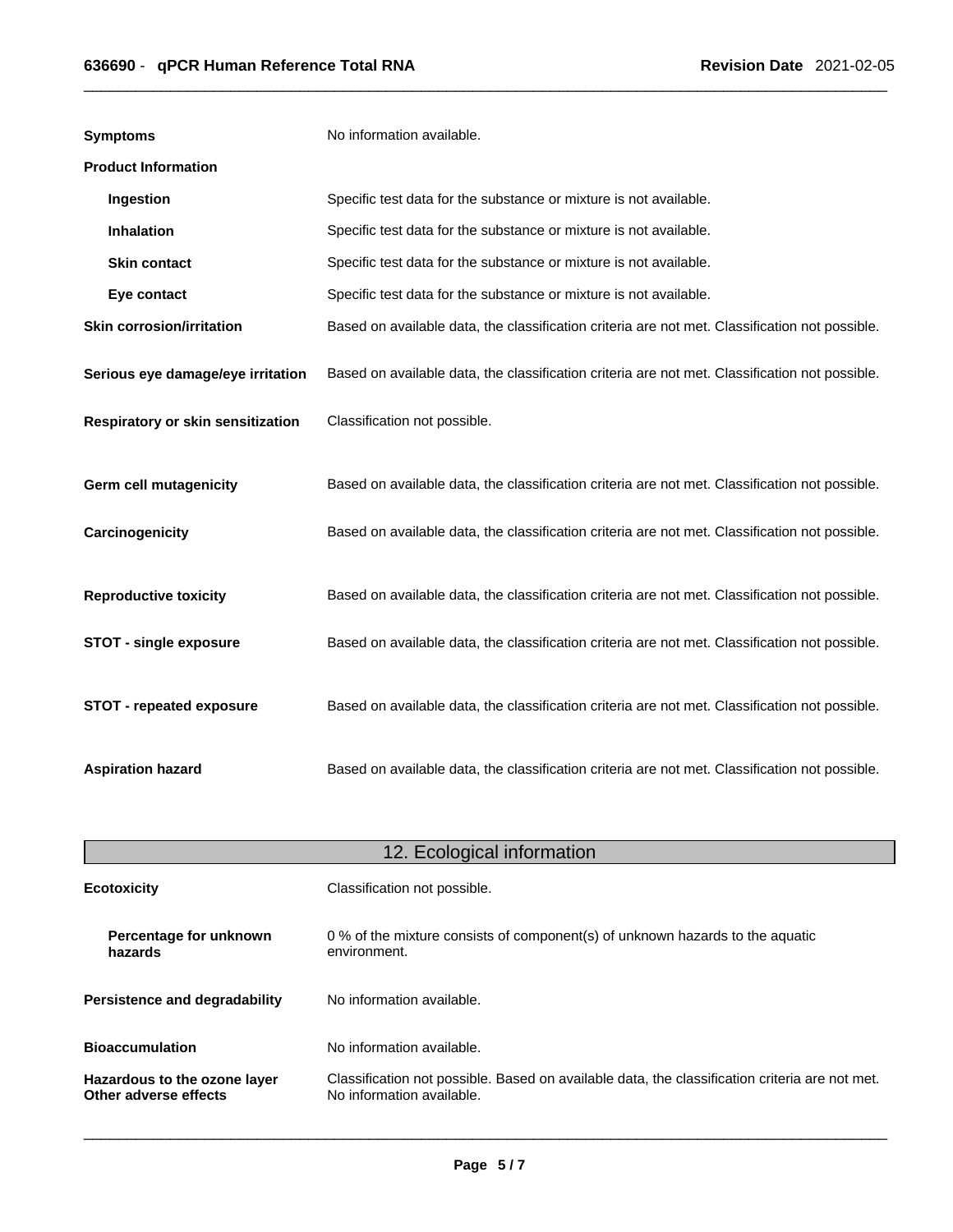|                                                                                                                                                                                                                                                                                                                                                                                                                                                                                                             | 13. Disposal considerations                                                                                        |
|-------------------------------------------------------------------------------------------------------------------------------------------------------------------------------------------------------------------------------------------------------------------------------------------------------------------------------------------------------------------------------------------------------------------------------------------------------------------------------------------------------------|--------------------------------------------------------------------------------------------------------------------|
| Waste from residues/unused<br>products                                                                                                                                                                                                                                                                                                                                                                                                                                                                      | Dispose of in accordance with local regulations. Dispose of waste in accordance with<br>environmental legislation. |
| <b>Contaminated packaging</b>                                                                                                                                                                                                                                                                                                                                                                                                                                                                               | Do not reuse empty containers.                                                                                     |
|                                                                                                                                                                                                                                                                                                                                                                                                                                                                                                             | 14. Transport information                                                                                          |
| <b>IMDG</b>                                                                                                                                                                                                                                                                                                                                                                                                                                                                                                 | Not regulated                                                                                                      |
| <u>ADR</u>                                                                                                                                                                                                                                                                                                                                                                                                                                                                                                  | Not regulated                                                                                                      |
| IATA                                                                                                                                                                                                                                                                                                                                                                                                                                                                                                        | Not regulated                                                                                                      |
| <u>Japan</u>                                                                                                                                                                                                                                                                                                                                                                                                                                                                                                | Not regulated                                                                                                      |
|                                                                                                                                                                                                                                                                                                                                                                                                                                                                                                             | 15. Regulatory information                                                                                         |
| <b>National regulations</b>                                                                                                                                                                                                                                                                                                                                                                                                                                                                                 |                                                                                                                    |
| <b>Pollutant Release and Transfer Registry (PRTR)</b><br>Not applicable                                                                                                                                                                                                                                                                                                                                                                                                                                     |                                                                                                                    |
| <b>Industrial Safety and Health Law</b><br>Not applicable<br><b>ISHL Notifiable Substances</b><br>Not applicable                                                                                                                                                                                                                                                                                                                                                                                            |                                                                                                                    |
| Poisonous and Deleterious Substances Control Law<br>Not applicable                                                                                                                                                                                                                                                                                                                                                                                                                                          |                                                                                                                    |
| <b>Fire Service Law:</b><br>Not applicable                                                                                                                                                                                                                                                                                                                                                                                                                                                                  |                                                                                                                    |
| Not applicable                                                                                                                                                                                                                                                                                                                                                                                                                                                                                              | Act on the Evaluation of Chemical Substances and Regulation of Their Manufacture, etc. (CSCL)                      |
| Act on Prevention of Marine Pollution and Maritime Disaster<br>Not applicable                                                                                                                                                                                                                                                                                                                                                                                                                               |                                                                                                                    |
| <b>International Regulations</b>                                                                                                                                                                                                                                                                                                                                                                                                                                                                            |                                                                                                                    |
|                                                                                                                                                                                                                                                                                                                                                                                                                                                                                                             | The Stockholm Convention on Persistent Organic Pollutants Not applicable                                           |
| The Rotterdam Convention Not applicable                                                                                                                                                                                                                                                                                                                                                                                                                                                                     |                                                                                                                    |
| <b>International Inventories</b><br><b>IECSC</b>                                                                                                                                                                                                                                                                                                                                                                                                                                                            |                                                                                                                    |
| Legend:<br><b>TSCA</b> - United States Toxic Substances Control Act Section 8(b) Inventory<br><b>DSL/NDSL</b> - Canadian Domestic Substances List/Non-Domestic Substances List<br><b>ENCS</b> - Japan Existing and New Chemical Substances<br><b>IECSC</b> - China Inventory of Existing Chemical Substances<br><b>KECL</b> - Korean Existing and Evaluated Chemical Substances<br>PICCS - Philippines Inventory of Chemicals and Chemical Substances<br>AICS - Australian Inventory of Chemical Substances | EINECS/ELINCS - European Inventory of Existing Chemical Substances/European List of Notified Chemical Substances   |